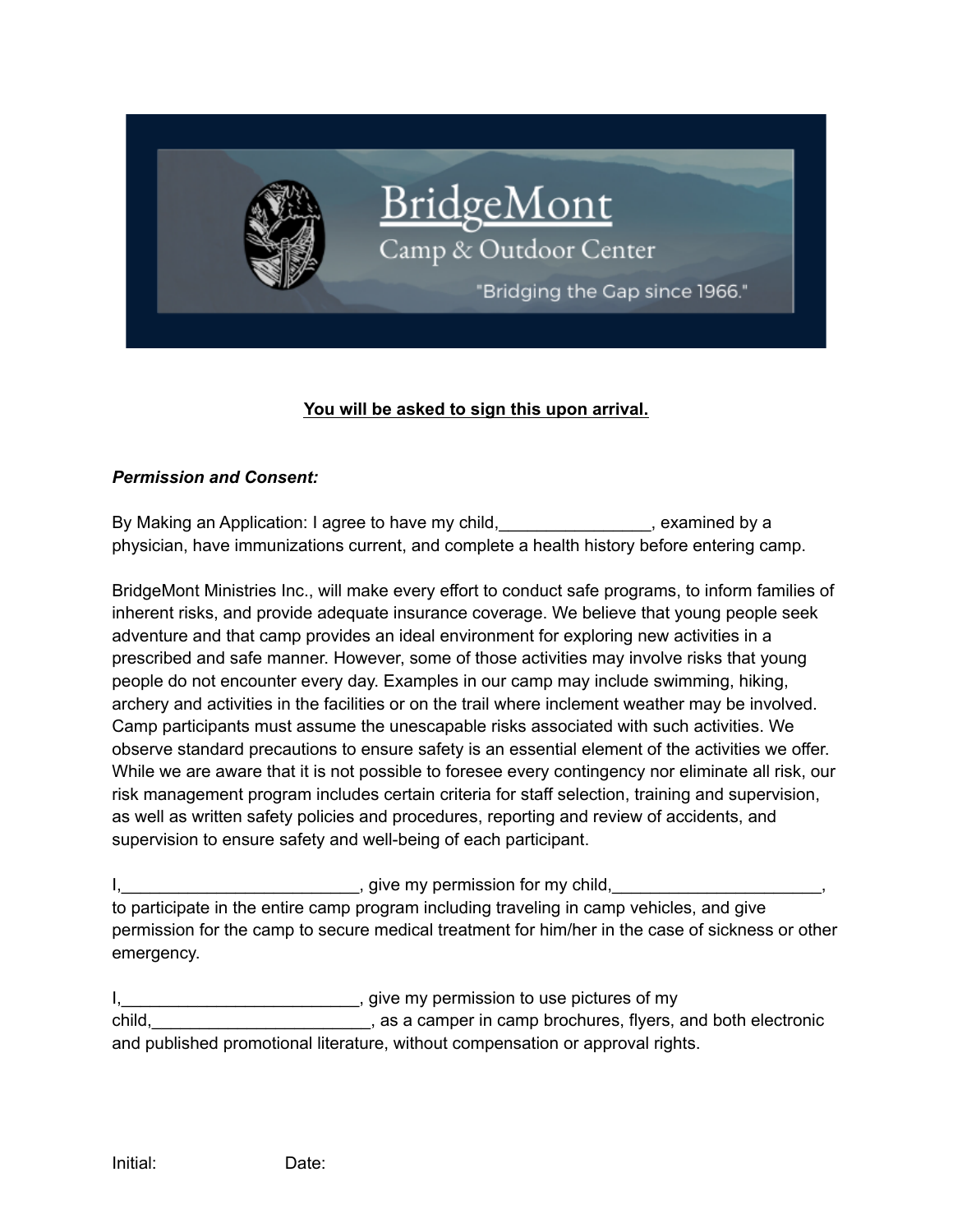I,\_\_\_\_\_\_\_\_\_\_\_\_\_\_\_\_\_\_\_\_\_\_\_\_\_\_\_, acknowledge and understand there are risks involved in the activities described and I accept this risk as a part of my child's, participation.

# *Regarding Camper Health Information :*

You are asked to provide information in order for the camp leadership to assess any additional risk to your child or others through camp participation, and to assist in securing appropriate medical treatment in an emergency. Failure to provide known information will release BridgeMont Ministries Inc. and its staff and leadership from responsibility from complications brought on by the medical condition due to participation.

# *Authorization for Medical Treatment :*

The health history I,\_\_\_\_\_\_\_\_\_\_\_\_\_\_\_\_\_\_\_\_\_\_\_\_\_\_\_\_\_\_\_\_\_, provided with the Camper Health Information form is correct to the best of my knowledge and the person named herein named, <u>the contract of the set of the set of the set of the set of the set of the set of the set of the set of</u> except as noted. I, \_\_\_\_\_\_\_\_\_\_\_\_\_\_\_\_\_\_\_\_\_\_\_\_\_\_\_, hereby give my permission to the medical personnel selected by the camp director to order X-Rays, routine tests, and treatment, to maintain and/or release any medical records necessary for insurance purposes as outlined by the HIPAA regulations and to provide or arrange necessary transportation for me or my child. In an emergency, I, The Communist Communist Communist Communist Communist Communist Communist Communist Communist Communist Communist Communist Communist Communist Communist Communist Communist Communist Communist Communist C physician selected by BridgeMont Ministries Inc. to secure or administer emergency medical treatment, including hospitalization and any other emergency medical procedures which may be needed for the person named herein,\_\_\_\_\_\_\_\_\_\_\_\_\_\_\_\_\_\_\_\_\_\_,. I,\_\_\_\_\_\_\_\_\_\_\_\_\_\_\_\_\_\_\_, authorize the physician or dentist to call in any necessary consultants at his/her discretion. It is understood that this consent is being given in advance of any specific diagnosis or treatment being required, and is given to encourage those persons who have temporary custody of the minor, and said physician or dentist to exercise their best judgement as to the requirements of such diagnosis or surgical treatment. In addition, I, with the substitution and horize camp personnel to administer the medications listed on the Camper Health Information form.

I, \_\_\_\_\_\_\_\_\_\_\_\_\_\_\_\_\_\_\_\_\_\_\_\_\_\_, agree to remain fully liable and responsible for the payment of any such hospital, doctor, ambulance, dental, or medical fees. I, \_\_\_\_\_\_\_\_\_\_\_\_\_\_\_\_\_\_, further agree that in giving this permission and authorization, BridgeMont Ministries Inc. does not assume any responsibility or liability for the payment of any such hospital, doctor, ambulance, dental, or medical fees which may be incurred. The completed forms may be photocopied and maintained by authorized personnel for trips out of camp.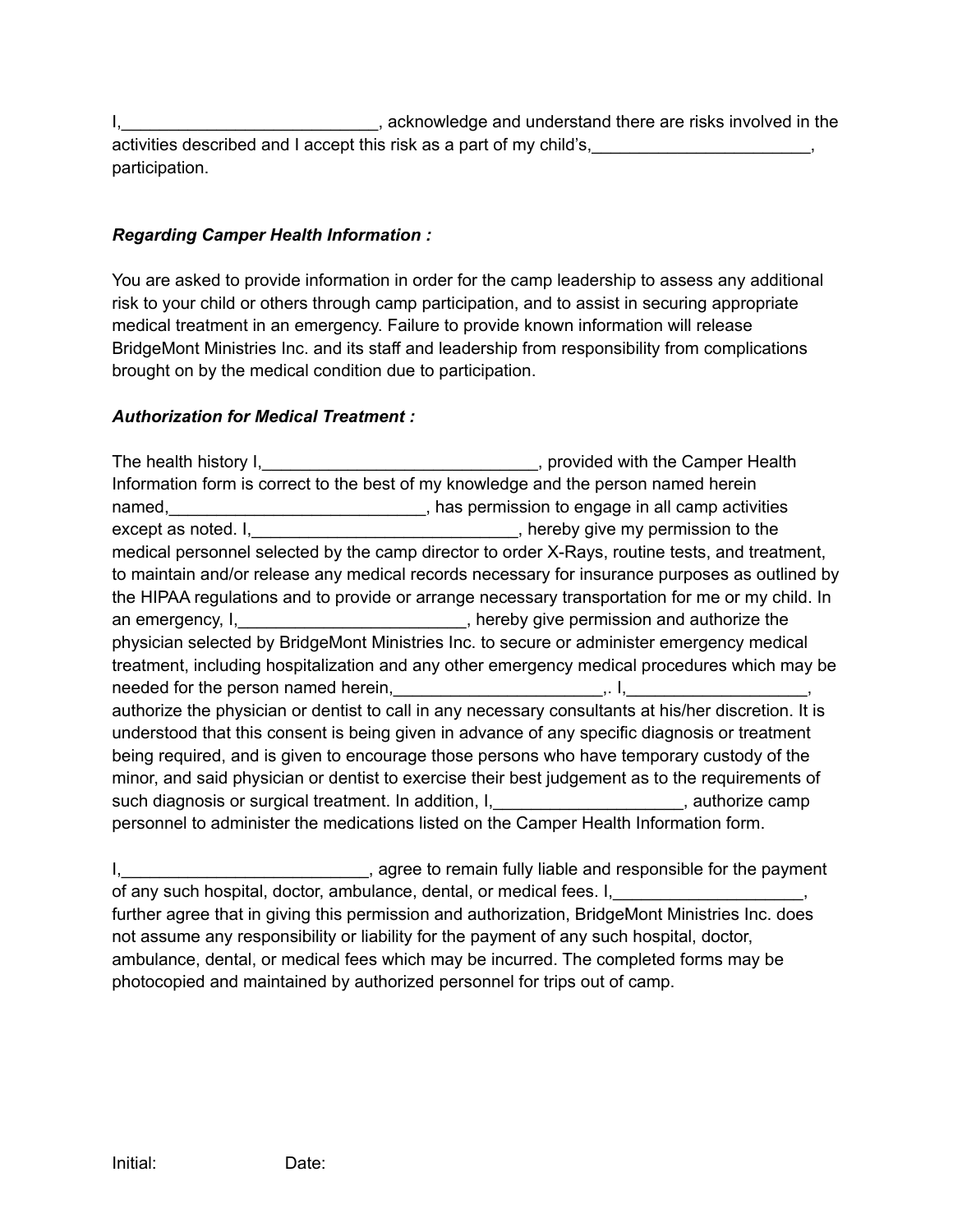### *Insurance :*

I,\_\_\_\_\_\_\_\_\_\_\_\_\_\_\_\_\_\_\_\_\_\_\_\_\_\_\_, am responsible for providing my child's, child's, child's, health insurance coverage while at camp. I, the solution of any inderstand that I will be notified as soon as possible of any emergency. I,\_\_\_\_\_\_\_\_\_\_\_\_\_\_\_\_\_\_\_\_\_\_\_\_\_\_, will be responsible for travel expenses should emergency transportation back home be necessary.

### *Permission for Minor to Travel :*

I, \_\_\_\_\_\_\_\_\_\_\_\_\_\_\_\_\_\_\_\_\_\_\_\_\_\_\_\_, give permission for my child, \_\_\_\_\_\_\_\_\_\_\_\_\_\_\_\_\_ to travel to BridgeMont Camp & Outdoor Center on the dates selected above, to participate in the BridgeMont Summer Camp Program, via the mode of transportations I select. I, to be also agree for my child, transported by camp vehicle to regional attractions as designated by the camp program and director. I,\_\_\_\_\_\_\_\_\_\_\_\_\_\_\_\_\_\_\_\_\_\_\_\_\_\_\_\_\_\_\_, am aware of the potential risks of travel and I voluntarily release BridgeMont Ministries Inc, the sending church/youth program (if any), and their representatives and employers from any and all liability associated with transportation.

#### *Release of Liability :*

I, **I** acknowledge and understand there are inherent risk associated with many camp activities. I, example and results associated with many camp activities. I, associated therewith, whether known or unknown to me at this time. I, Election and the computer of that my attendance at BridgeMont is a privilege and as consideration for this privilege, I, example and the set of the set of the set of the set of the set of the set of the set of the set of the set of the set of the set of the set of the set of the set of the set of the s Ministries Inc., including its employees, agents, and trustees for responsibility for accidental injury, including death or illness, and loss of personal property while at camp or during travel to and from camp. This release is also intended to include all claims made by my family, estate, heirs, personal representative and assigns. I, \_\_\_\_\_\_\_\_\_\_\_\_\_\_\_\_\_\_\_\_\_\_\_\_\_, grant permission for my child, \_\_\_\_\_\_\_\_\_\_\_\_\_\_\_\_\_\_\_\_\_\_\_, to participate in all special trips off the camp property with proper staff supervision.